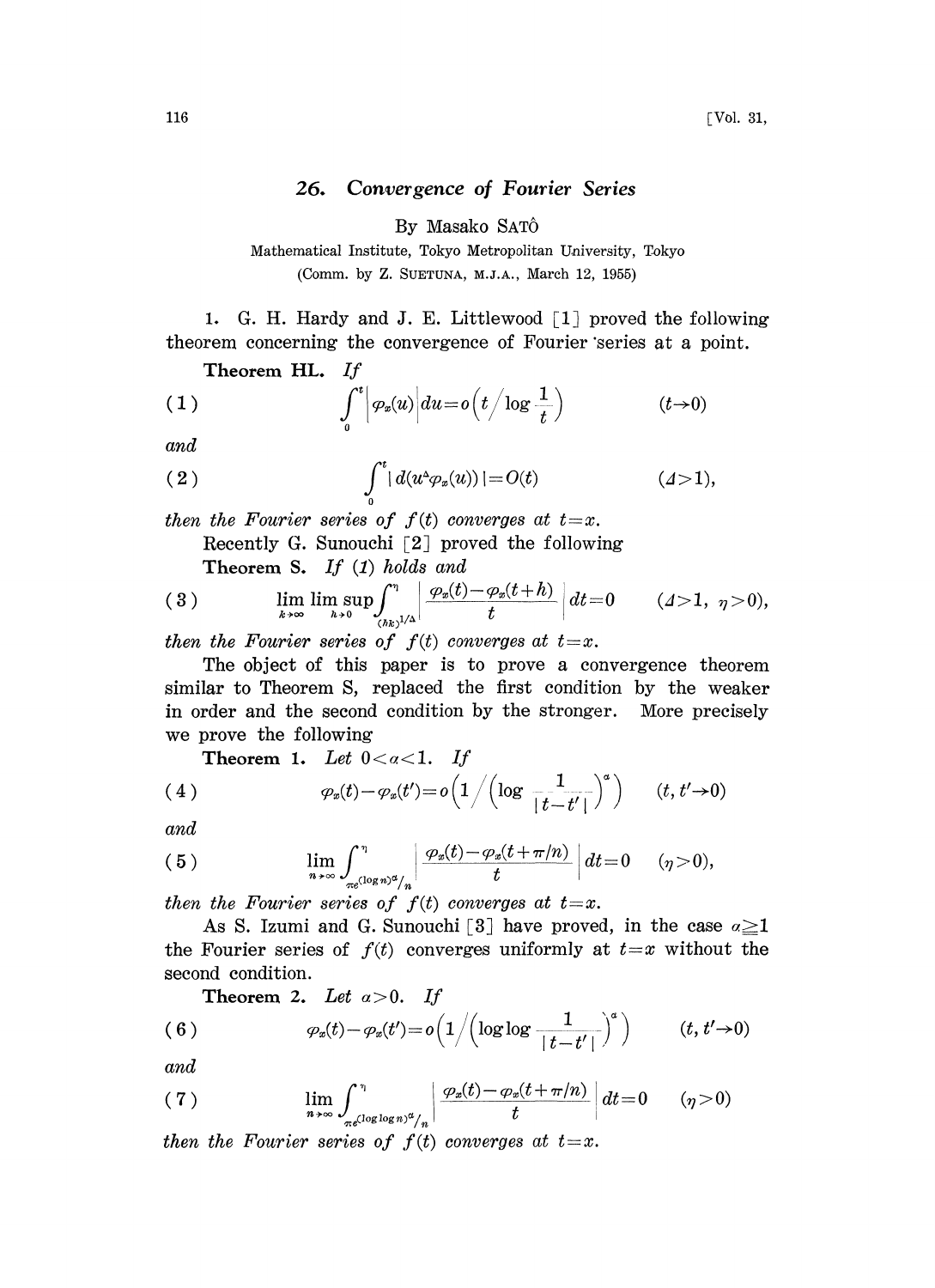In Theorems <sup>1</sup> and 2, if the conditions (5) and (7) are replaced by

 $a_n=O(e^{\log n a}/n)$   $(0<\alpha<1), a_n=O(e^{\log \log n a}/n)$   $(\alpha>1)$ respectively, then the Fourier series converges uniformly at  $x$ , where  $a_n$  is the *n*-th Fourier cosine coefficients of  $\varphi_n(t)$  (cf. [4]).

2. Proof of Theorem 1. We assume  $x=0$  and  $f(0)=0$ , and

further put 
$$
\varphi_0(t) = \varphi(t)
$$
.  
\n
$$
s_n(0) = \frac{1}{\pi} \int_0^{\pi} \varphi(t) \frac{\sin nt}{t} dt + o(1)
$$
\n
$$
= \frac{1}{\pi} \Big[ \int_0^{\pi/n} + \int_{\pi/n}^{\pi e^{\beta(\log n)^d/n}} + \int_{\pi e^{\beta(\log n)^d/n}}^{\pi} \Big] + o(1)
$$
\n
$$
= \frac{1}{\pi} \Big[ I + J + K \Big] + o(1),
$$

say, where  $\beta$  is the least number  $\geq 1$  such that  $e^{\beta(\log n)^{\alpha}}$  is an odd integer. We can see  $I=0(1)$  and

$$
J = \int_{\pi/n}^{\pi e^{\beta(\log n)^d}/n} \varphi(t) \frac{\sin nt}{t} dt = \sum_{k=1}^{n-1} \int_{\frac{k\pi/n}{k}}^{\frac{k(2k+1)\pi/n}{n}} \varphi(t) \frac{\sin nt}{t} dt
$$
  
= 
$$
\int_{\pi/n}^{2\pi/n} \sum_{k=0}^{n-2} (-1)^k \varphi\left(t + \frac{k\pi}{n}\right) \frac{\sin nt}{t + k\pi/n} dt
$$

where  $\rho=e^{\beta(\log n)^{\alpha}}$ . By the first mean value theorem for  $\pi/n\leq\theta\leq2\pi/n$ ,

$$
J = -2 \sum_{k=0}^{p-3} \frac{(-1)^k}{n\theta + k\pi} \varphi(\theta + k\pi/n)
$$
  
=  $-\frac{2}{\pi} \sum_{k=0}^{(p-3)/2} \frac{1}{2k+1} \left[ \varphi\left(\frac{2k\pi}{n} + \theta\right) - \varphi\left(\frac{(2k+1)\pi}{n} + \theta\right) \right] + o(1)$   
=  $o\left(\frac{1}{(\log n)^4} \sum_{k=0}^{(p-3)/2} \frac{1}{2k+1} \right) = o\left(\frac{1}{(\log n)^a} \log \rho\right) = o(1).$ 

For the proof of  $K = o(1)$ , we divide the integral into two parts such that

$$
K = \left[\int_{\pi P/n}^{\pi} + \int_{\eta}^{\pi}\right] \varphi(t) \frac{\sin nt}{t} dt = K_1 + K_2,
$$

where  $\eta$  is a positive number  $\langle \pi, \rangle$  then we have easily  $K_2=o(1)$ , since  $\varphi(t)$  is Lebesgue integrable. And

$$
K_{1} = \int_{\pi\wp/n}^{\pi} \varphi(t) \frac{\sin nt}{t} dt
$$
  
\n
$$
= \left[ -\int_{\pi\wp/n}^{\pi} \int_{\pi-\pi/n}^{\pi} \int_{\pi\wp/n-\pi/n}^{\pi\wp/n} \right] \varphi\left(t + \frac{\pi}{n}\right) \frac{\sin nt}{t + \pi/n} dt
$$
  
\n
$$
= -\int_{\pi\wp/n}^{\pi} \varphi\left(t + \frac{\pi}{n}\right) \frac{\sin nt}{t + \pi/n} dt + o(1)
$$
  
\n
$$
= \frac{1}{2} \int_{\pi\wp/n}^{\pi} \left\{ \frac{\varphi(t) - \varphi(t + \pi/n)}{t} \right\} \sin nt dt + \frac{1}{2} \int_{\pi\wp/n}^{\pi} \varphi(t + \pi/n) \left\{ \frac{1}{t} - \frac{1}{t + \pi/n} \right\} \sin nt dt + o(1),
$$